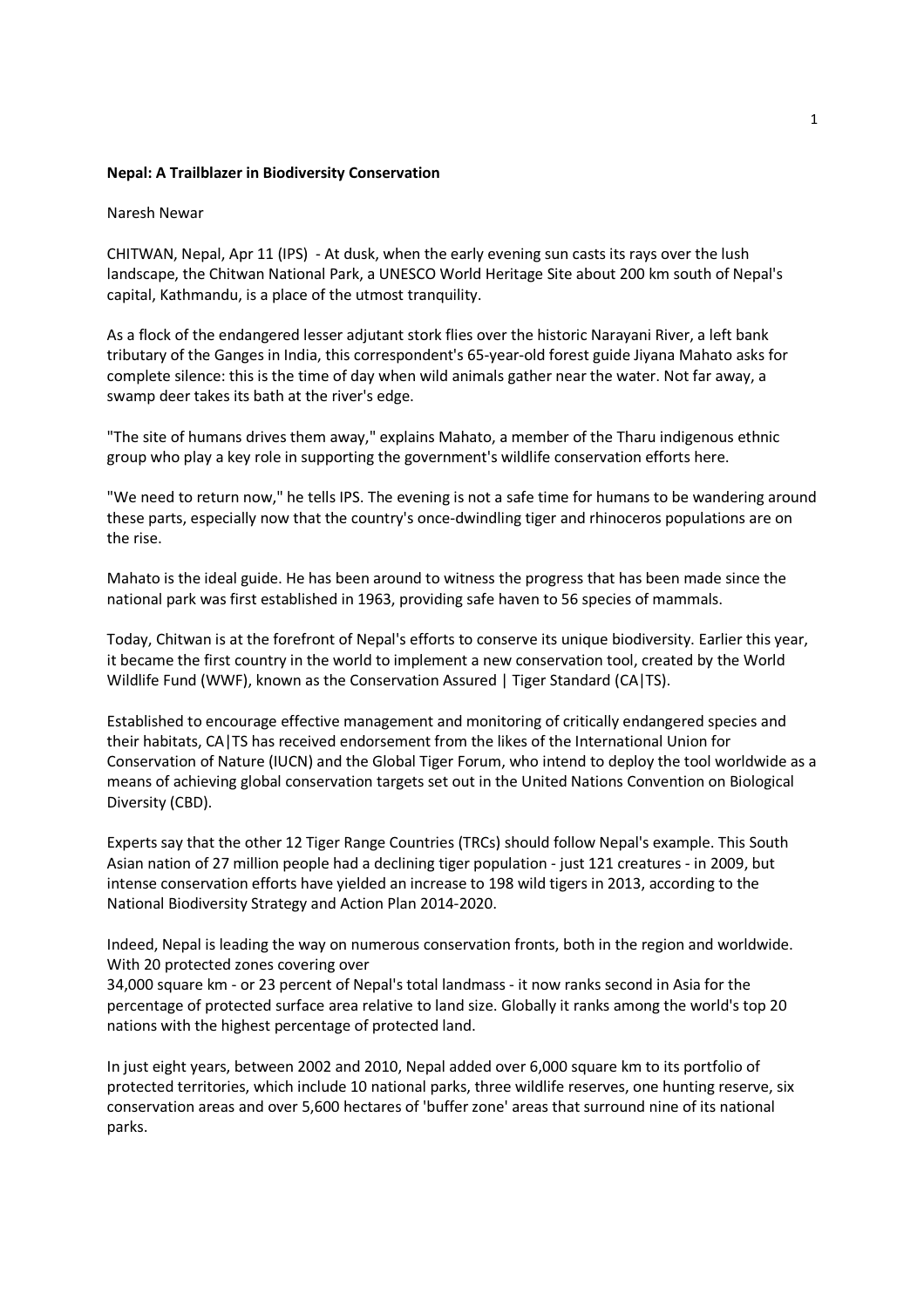These steps are crucial to maintaining Nepal's 118 unique ecosystems, as well as endangered species like the one-horned rhinoceros whose numbers have risen from 354 in 2006 to 534 in 2011 according to the CBD.

Collaboration key to conservation

Sher Singh Thagunna, development officer for the Department of National Parks and Wildlife Conservation (DNPWC), tells IPS, "A lot of our success was due to our close collaboration with local communities who depend on biodiversity conservation for their livelihoods."

Those like Mahato, for whom conservation is not an option but a way of life, have partnered with the government on a range of initiatives including efforts to prevent poaching. Some 3,500 youths from local communities have been enlisted in anti-poaching activities throughout the national parks, tasked with patrolling tens of thousands of square km.

Collaborative conservation has taken major strides in the last decade. In 2006, the government passed over management of the Kanchenjunga Conservation Area in eastern Nepal to a local management council, marking the first time a protected area has been placed in the hands of a local committee.

According to Nepal's latest national biodiversity strategy, by 2012 all of the country's declared buffer zones, which cover 27 districts and 83 village development committees (VDCs), were being collectively managed by about 700,000 local people organised into 143 'buffer zone user committees' and 4,088 'buffer zone user groups'.

Other initiatives, like the implementation of community forestry programmes - which as of 2013 "involved 18,133 forest user groups representing 2.2 million households managing 1.7 million hectares of forestland", according to the study - have helped turn the tide on deforestation and promote the sustainable use of forest resources by locals.

Since 2004 the department of forests has created 20 collaborative forests spread out over 56,000 hectares in 10 districts of the Terai, a rich belt of marshes and grasslands located on the outer foothills of the Himalayas.

In addition, a leasehold forestry programme rolled out in 39 districts has combined conservation with poverty alleviation, providing a livelihood to over 7,400 poor households by involving them in the sustainable management and harvesting of selected forest-related products, while simultaneously protecting over 42,000 hectares of forested land.

Forest loss and degradation is a major concern for the government, with a 2014 country report to the CBD noting that 55 species of mammals and 149 species of birds - as well as numerous plant varieties - are under threat.

Given that Nepal is home to 3.2 percent of the world's flora, these trends are worrying, but if the government keeps up its track record of looping locals into conservation efforts, it will soon be able to reverse any negative trends.

Of course, none of these efforts on the ground would be possible without the right attitude at the "top", experts say.